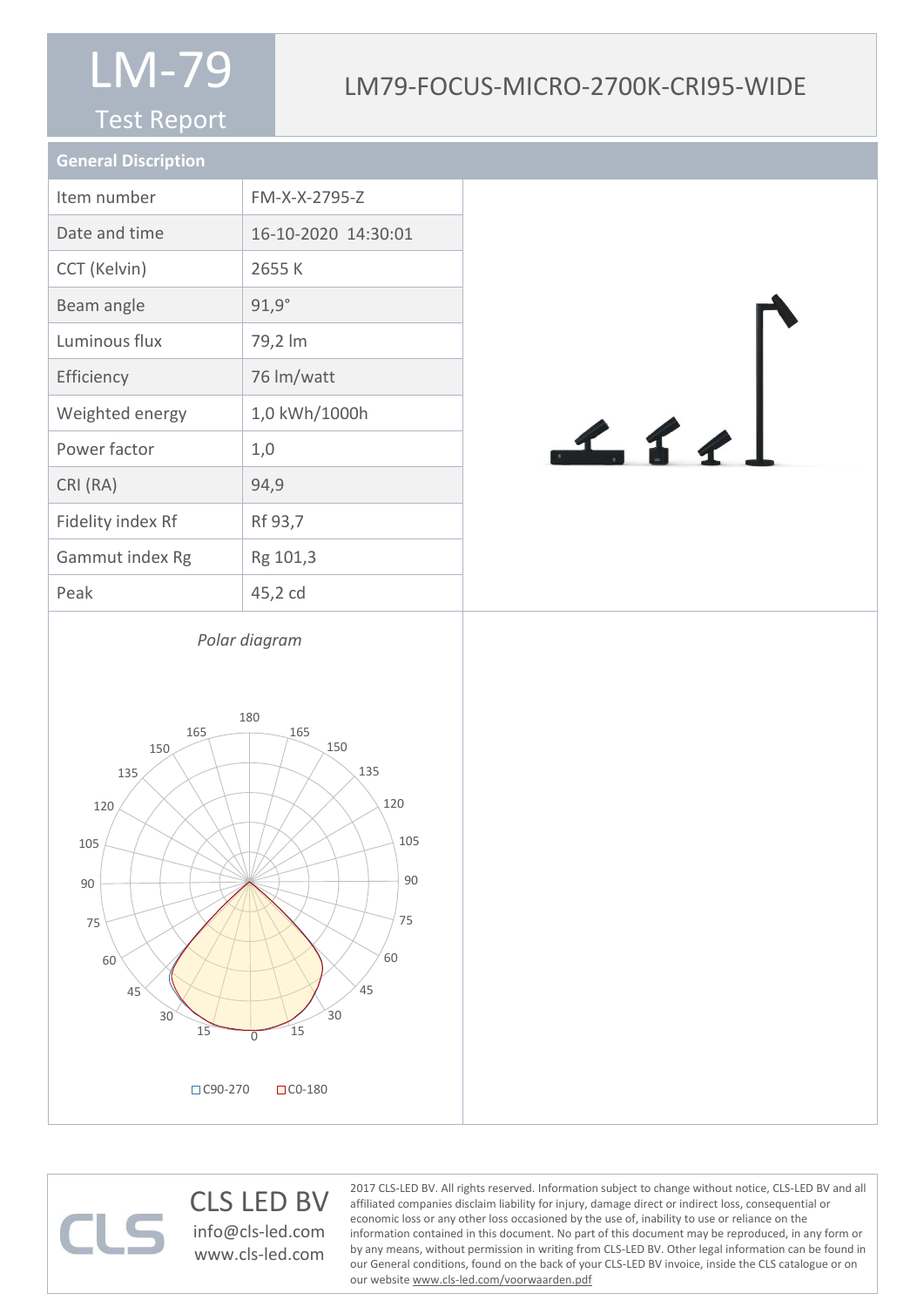#### LM79-FOCUS-MICRO-2700K-CRI95-WIDE

Test Report

|                             | <b>Beam details</b>        |              |                             |               | 1 <sub>m</sub>  |                   |              | 2m              |                 |             | 3m                           |              |             |             | 4m             |                             |             |             | 5 <sub>m</sub> |              |                  |  |
|-----------------------------|----------------------------|--------------|-----------------------------|---------------|-----------------|-------------------|--------------|-----------------|-----------------|-------------|------------------------------|--------------|-------------|-------------|----------------|-----------------------------|-------------|-------------|----------------|--------------|------------------|--|
| $Lux*$                      |                            |              |                             |               | 45 lx           |                   |              | 11 <sub>x</sub> |                 |             | 5 <i>x</i>                   |              |             |             | $3 \mid x$     |                             |             |             | $2 \mid x$     |              |                  |  |
|                             | measured at center of beam | $91,5^\circ$ |                             |               |                 |                   |              |                 |                 |             |                              |              |             |             |                |                             |             |             |                |              |                  |  |
| Footcandles*<br>4,2 fcd     |                            |              |                             |               |                 |                   |              | $1,0$ fcd       |                 |             | $0,5$ fcd                    |              |             |             | $0,3$ fcd      |                             |             |             | $0,2$ fcd      |              |                  |  |
|                             | Beam width (meter)         |              |                             |               | $2,1$ m         |                   |              | $4,1 \text{ m}$ |                 |             | $6,2 \text{ m}$              |              |             |             |                |                             | 8,2 m       | 10,3 m      |                |              |                  |  |
|                             | <b>Beam width (Feet)</b>   |              |                             |               | $6,7$ ft        |                   |              | 13,5 ft         |                 |             |                              | 20,2 ft      |             |             |                |                             | $27$ ft     |             | 33,7 ft        |              |                  |  |
|                             | <b>Beam intensities</b>    |              |                             |               |                 |                   |              |                 |                 |             |                              |              |             |             |                |                             |             |             |                |              |                  |  |
| 1 <sub>m</sub>              | 2m                         | 3m           | 4m                          | 5m            | 6m              | 7m                | 8m           | 9m              | 10 <sub>m</sub> |             | 11m                          | 12m          | 13m         | 14m         | 15m            |                             | <b>16m</b>  | 17m         | 18m            | 19m          | 20m              |  |
| 45 <sub>ix</sub>            | 11x                        | $5\text{lx}$ | 3x                          | $2\mathsf{x}$ | $1\text{lx}$    | $1\text{lx}$      | $1\text{lx}$ | $1\text{lx}$    | 0lx             | 0lx         |                              | 0lx          | 0lx         | 0lx         | 0 <sup>1</sup> |                             | 0lx         | 0lx         | 0lx            | 0lx          | 0lx              |  |
| $3,3$ ft                    | 6,6ft                      | $9,8$ ft     | $13,1$ ft                   | 16,4ft        | 19,7ft          | 23 <sup>ft</sup>  | 26,2ft       | 29,5ft          | 32,8ft          | 36,1ft      |                              | 39,4ft       | 42,7ft      | 45,9ft      | 49,2ft         |                             | 52,5ft      | 55,8ft      | 59,1ft         | 62,3ft       | 65,6ft           |  |
| 4,2fcd                      | 1fcd                       | $0,5$ fcd    | $0,3$ fcd                   | $0,2$ fcd     | $0,1$ fcd       | $0,1$ fcd         | $0,1$ fcd    | $0,1$ fcd       | <b>Ofcd</b>     | <b>Ofcd</b> |                              | <b>Ofcd</b>  | <b>Ofcd</b> | <b>Ofcd</b> | 0fcd           |                             | <b>Ofcd</b> | <b>Ofcd</b> | <b>Ofcd</b>    | <b>Ofcd</b>  | 0 <sub>fcd</sub> |  |
|                             |                            |              | Intensities in 0° c-plane   |               |                 |                   |              |                 |                 |             |                              |              |             |             |                |                             |             |             |                |              |                  |  |
| $0^{\circ}$                 | $5^{\circ}$                | $10^{\circ}$ | 15°                         | $20^{\circ}$  | $25^{\circ}$    | $30^\circ$        | $35^\circ$   | $40^{\circ}$    | $45^{\circ}$    | $50^\circ$  |                              | $55^\circ$   | $60^\circ$  | $65^\circ$  | $70^\circ$     |                             | $75^\circ$  | $80^\circ$  | $85^\circ$     | $90^\circ$   | $95^\circ$       |  |
| 45,0                        | 45,1                       | 44,6         | 43,9                        | 42,7          | 41,2            | 39,0              | 36,8         | 34,2            | 24,7            | 5,8         |                              | 0,4          | 0,1         | 0,1         | 0,1            |                             | 0,1         | 0,1         | 0,1            | 0,1          | 0,0              |  |
| 100%                        | 100%                       | 99%          | 98%                         | 95%           | 92%             | 87%               | 82%          | 76%             | 55%             |             | 13%                          | 1%           | 0%          | 0%          | 0%             |                             | 0%          | 0%          | 0%             | 0%           | 0%               |  |
|                             |                            |              | Intensities in 90° c-plane  |               |                 |                   |              |                 |                 |             |                              |              |             |             |                |                             |             |             |                |              |                  |  |
| $0^{\circ}$                 | $5^{\circ}$                | $10^{\circ}$ | $15^{\circ}$                | $20^{\circ}$  | $25^{\circ}$    | $30^\circ$        | $35^\circ$   | $40^{\circ}$    | $45^{\circ}$    |             | $50^\circ$                   | $55^{\circ}$ | $60^\circ$  | $65^\circ$  | $70^{\circ}$   |                             | $75^\circ$  | $80^\circ$  | $85^\circ$     | $90^\circ$   | $95^\circ$       |  |
| 45,0                        | 44,8                       | 44,4         | 43,9                        | 42,9          | 41,3            | 39,3              | 36,9         | 34,1            | 26,0            |             | 6,3                          | 0,4          | 0,1         | 0,1         | 0,1            |                             | 0,1         | 0,1         | 0,1            | 0,1          | 0,0              |  |
| 100%                        | 100%                       | 99%          | 98%                         | 95%           | 92%             | 87%               | 82%          | 76%             | 58%             |             | 14%                          | 1%           | $0\%$       | $0\%$       | $0\%$          |                             | $0\%$       | $0\%$       | $0\%$          | $0\%$        | $0\%$            |  |
|                             |                            |              | Intensities in 180° c-plane |               |                 |                   |              |                 |                 |             |                              |              |             |             |                |                             |             |             |                |              |                  |  |
| $0^{\circ}$                 | $5^{\circ}$                | $10^{\circ}$ | $15^{\circ}$                | $20^{\circ}$  | $25^{\circ}$    | $30^\circ$        | $35^\circ$   | $40^{\circ}$    | $45^{\circ}$    |             | $50^\circ$                   | $55^{\circ}$ | $60^\circ$  | $65^\circ$  | $70^{\circ}$   |                             | $75^\circ$  | $80^\circ$  | $85^\circ$     | $90^\circ$   | $95^\circ$       |  |
| 45,0                        | 44,8                       | 44,7         | 44,5                        | 43,6          | 42,6            | 41,2              | 39,5         | 37,2            | 25,2            |             | 4,6                          | 0,4          | 0,1         | 0,1         | 0,1            |                             | 0,1         | 0,1         | 0,1            | 0,0          | 0,0              |  |
| 100%                        | 100%                       | 99%          | 99%                         | 97%           | 95%             | 92%               | 88%          | 83%             | 56%             |             | 10%                          | $1\%$        | $0\%$       | $0\%$       | $0\%$          |                             | $0\%$       | $0\%$       | $0\%$          | $0\%$        | $0\%$            |  |
| Intensities in 270° c-plane |                            |              |                             |               |                 |                   |              |                 |                 |             |                              |              |             |             |                |                             |             |             |                |              |                  |  |
| $0^{\circ}$                 | $5^{\circ}$                | $10^{\circ}$ | 15°                         | $20^{\circ}$  | 25°             | $30^\circ$        | $35^\circ$   | $40^{\circ}$    | $45^{\circ}$    |             | $50^\circ$                   | $55^\circ$   | $60^\circ$  | $65^\circ$  | $70^{\circ}$   |                             | 75°         | $80^\circ$  | $85^\circ$     | $90^{\circ}$ | 95°              |  |
| 45,0                        | 44,9                       | 44,7         | 44,3                        | 43,6          | 42,7            | 41,5              | 40,2         | 38,3            | 26,8            |             | 5,7                          | 0,4          | 0,1         | 0,1         | 0,1            |                             | 0,1         | 0,1         | 0,1            | 0,0          | 0,0              |  |
| 100%                        | 100%                       | 100%         | 98%                         | 97%           | 95%             | 92%               | 89%          | 85%             | 60%             |             | 13%                          | 1%           | 0%          | 0%          | 0%             |                             | 0%          | $0\%$       | 0%             | 0%           | $0\%$            |  |
| Beam angle 50%              |                            |              |                             |               | Field angle 10% | Cutoff angle 2,5% |              |                 |                 |             | Intensity ratio in 120° cone |              |             |             |                | Intensity ratio in 90° cone |             |             |                |              |                  |  |
| $91,5^\circ$                |                            |              |                             | $100,8^\circ$ |                 |                   |              | $105,2^{\circ}$ |                 |             |                              |              | 99,6%       |             |                |                             |             | 90,9%       |                |              |                  |  |
|                             |                            |              |                             |               |                 |                   |              |                 |                 |             |                              |              |             |             |                |                             |             |             |                |              |                  |  |

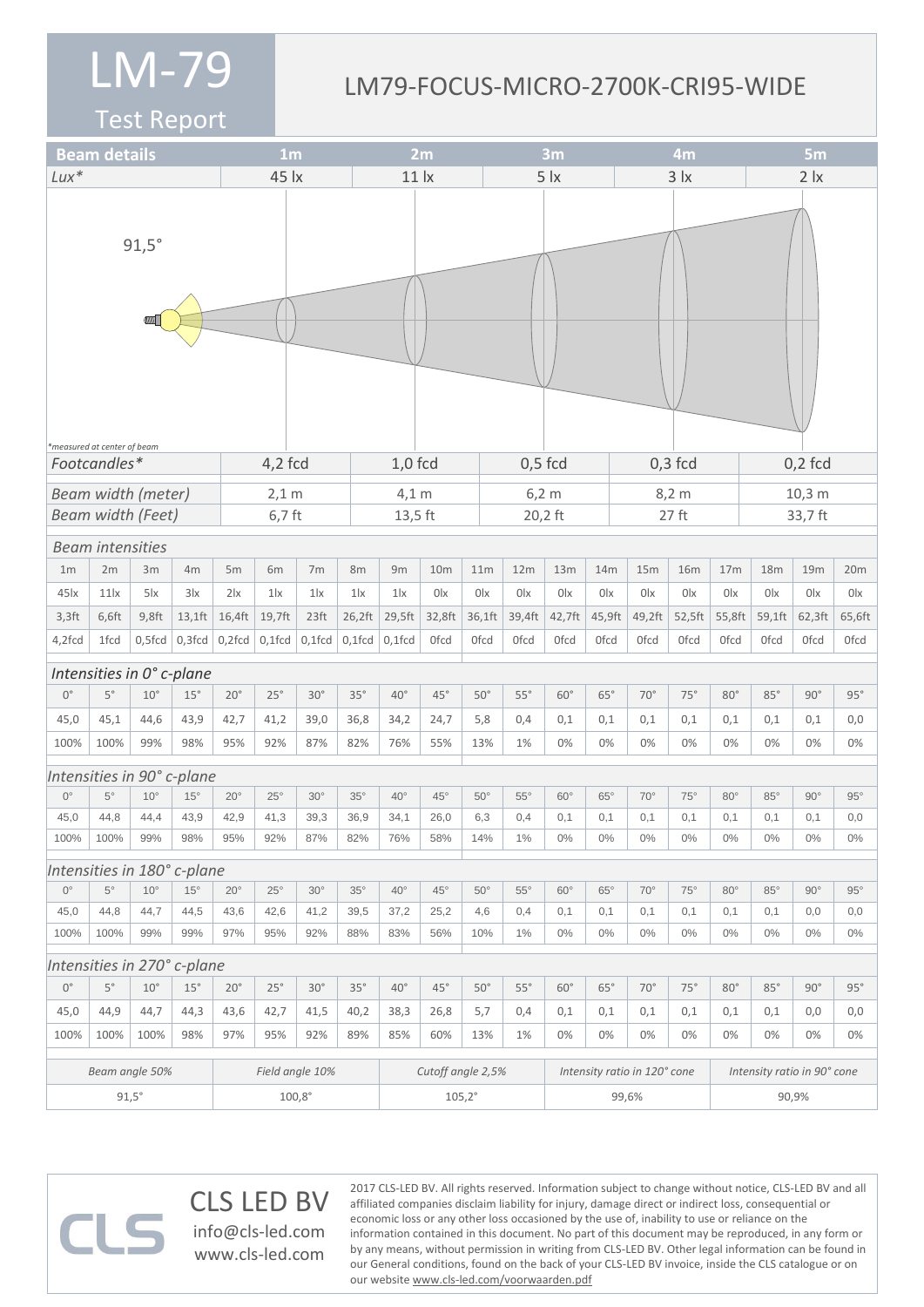# Test Report

# LM79-FOCUS-MICRO-2700K-CRI95-WIDE

570

**Color details**



CLS LED BV info@cls-led.com www.cls-led.com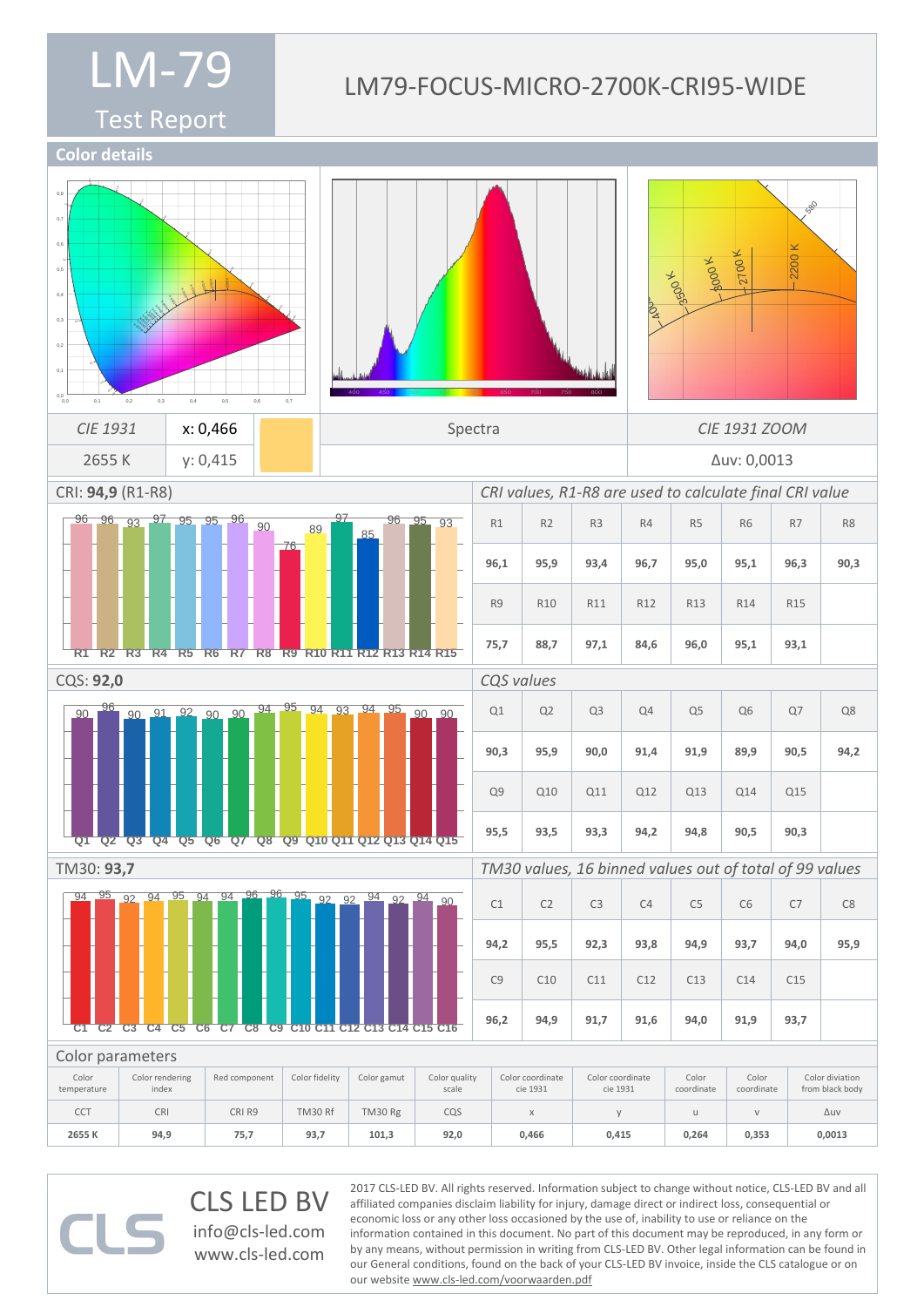Test Report

## LM79-FOCUS-MICRO-2700K-CRI95-WIDE

**TM30 details**



CLS LED BV info@cls-led.com www.cls-led.com